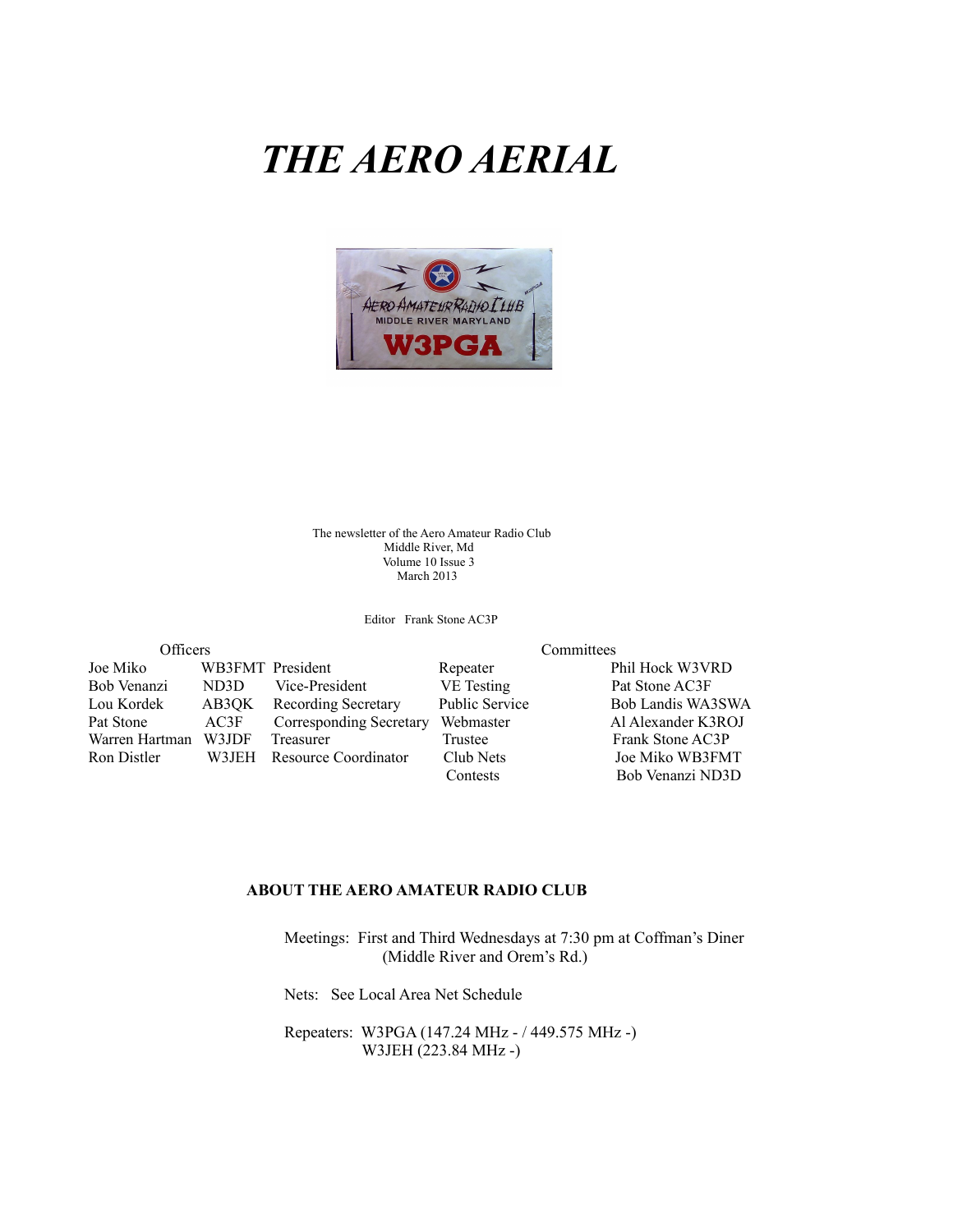### **LOCAL AREA NETS**

#### **Day Time Frequency (MHz) NET NAME**

| Daily      | $9 - 10$ am       | 147.33  | <b>ORIOLE</b> Net                |
|------------|-------------------|---------|----------------------------------|
| Daily      | 6 pm              | 3.820   | Maryland Emergency Phone Net     |
| Daily      | $6:30 - 7$ pm     | 146.670 | <b>Baltimore Traffic Net</b>     |
| Daily      | 7 pm and 10 pm    | 3.643   | Maryland/DC/Delaware Traffic Net |
| $2nd$ Tues | $7:30 \text{ pm}$ | 146.670 | Baltimore County RACES Net       |
| $2nd$ Wed. | 8 pm              | 28.445  | <b>AERO ARC Net</b>              |
| $4th$ Wed  | 8 pm              | 147.240 | <b>AERO ARC Net</b>              |
| $5th$ Wed. | 8 pm              | 449.575 | <b>AERO ARC Net</b>              |

#### **AERO NET REPORT**

#### **28.445 MHz: WB3FMT(NCS) AC3P KB3EK KB3IKB**

#### **147.24 MHz: WB3FMT(NCS) W3JEH AC3P KA3SNY AB3QK K7JUA**

#### **449.575 Mhz:WB3FMT (NCS) AK3RX AC3P W3JEH KA3VAE**

### **Station Activities**

**WB3FMT** is leading the cheer. **AB3QK** is now able to hit the 2 meter repeater from his QTH. Congrats to **ND3D** for winning the club contest. Somebody rescue **KB3PGN** from Annapolis the madness! **AK3RX** is back on the air. **W3VRD** is portable 4. Or is that maritime mobile?

### **For Sale**

Cushcraft R8 40-6 meters. New in unopened box. I paid \$529 from HRO Selling for \$429.00 cash only local pickup. Save \$100.00 Conact Ed, W3PG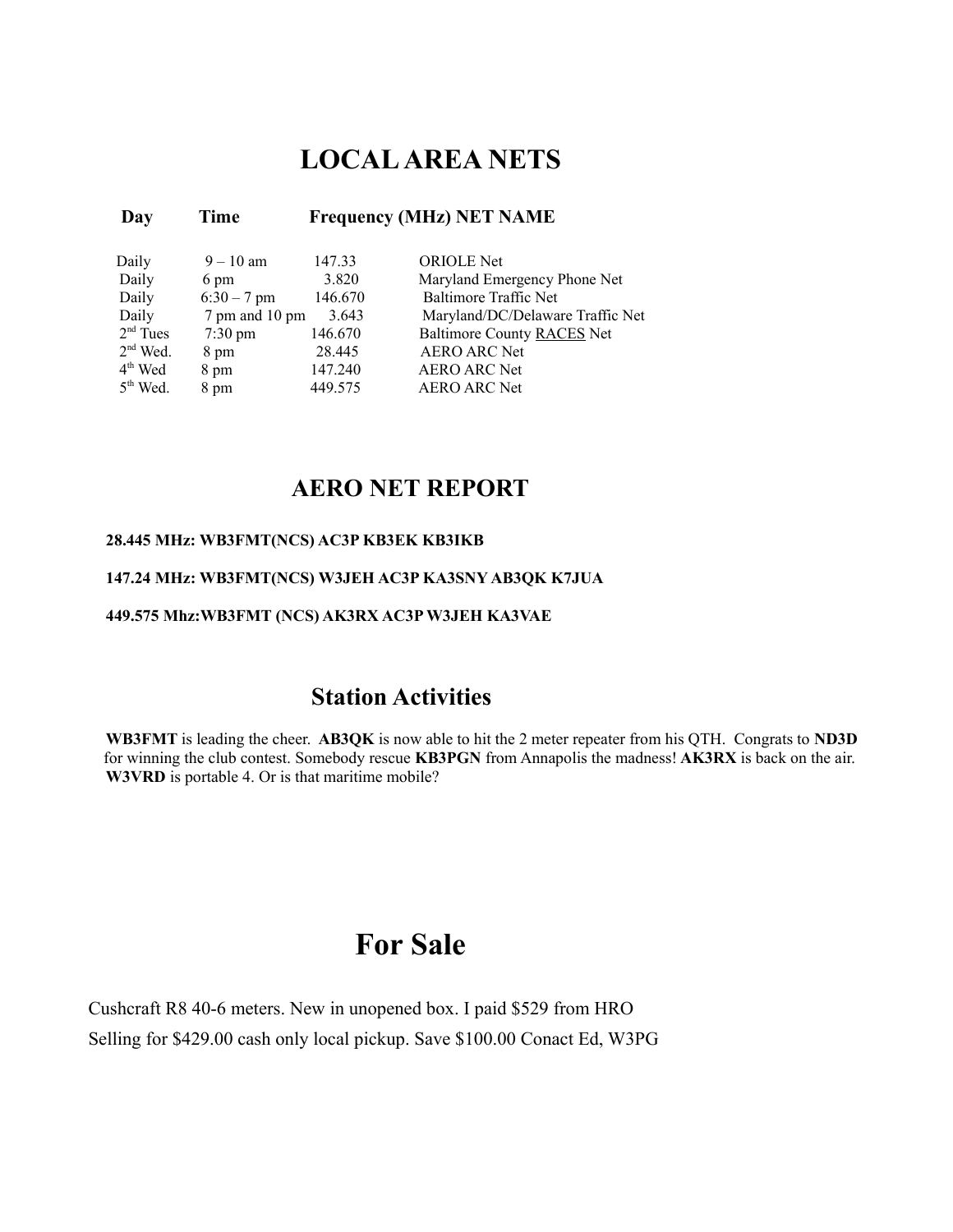### **VE Corner** *by Pat AC3F*

The January Test Session at White Marsh had two applicants. Congratulations to, Eric Knox **KB3ZTY** who upgraded to General and to new Tech Bart Oledzki, **KB3ZWZ**.

Thanks to KB3KRV, AB3QK and AC3P for their help.

The next test session will be held at White Marsh on Saturday, March 23<sup>rd</sup>. Registration is at 1 p.m.

### **AERO Club Contest Results 22 Days & 22 Nights of Fun**

#### *submitted by Bob ND3D*

As promised, the annual AERO Club operating contest for 2013 played with a revamped scoring scheme in place. While no one was able to claim the big multipliers for a satellite or earth-moonearth contact, a number of club members were still able to participate our contest. The 2013 winner is Bob ND3D with a total of 393 points. Bob made all of his contacts during the NAQP SSB weekend. He was closely followed by Phil W3VRD with 214 points and Chuck KB3EK with 145 points. Both Phil and Chuck relied on the digital PSK mode for most of their contacts. Frank AC3P and Pat AC3F also posted logs, both showing participation in the ARRL's Straight Key Night.

| <b>CALL</b>        | <b>NAME</b> | Q's | <b>TOTAL</b>  |
|--------------------|-------------|-----|---------------|
|                    |             |     | <b>POINTS</b> |
| ND3D               | Bob         | 131 | 393           |
| W3VRD              | Phil        | 46  | 214           |
| KB3EK              | Chuck       | 29  | 145           |
| AC3P               | Frank       | 4   | 6             |
| AC3F               | Pat         | 5   | 5             |
| <b>TOTALS</b>      | 215         |     | 763           |
| By                 | CW          | SSB | Digital       |
| <b>MODE</b>        |             |     |               |
| ND3D               | 0           | 131 | 0             |
| W3VRD              | 0           | 8   | 38            |
| KB3EK              | 0           | 0   | 29            |
| AC3P               | 3           | 1   | 0             |
| AC3F               | 5           | 0   | 0             |
| Sub-               | 8           | 140 | 67            |
| <b>TOTAL</b>       |             |     |               |
| <b>Grand TOTAL</b> |             | 215 |               |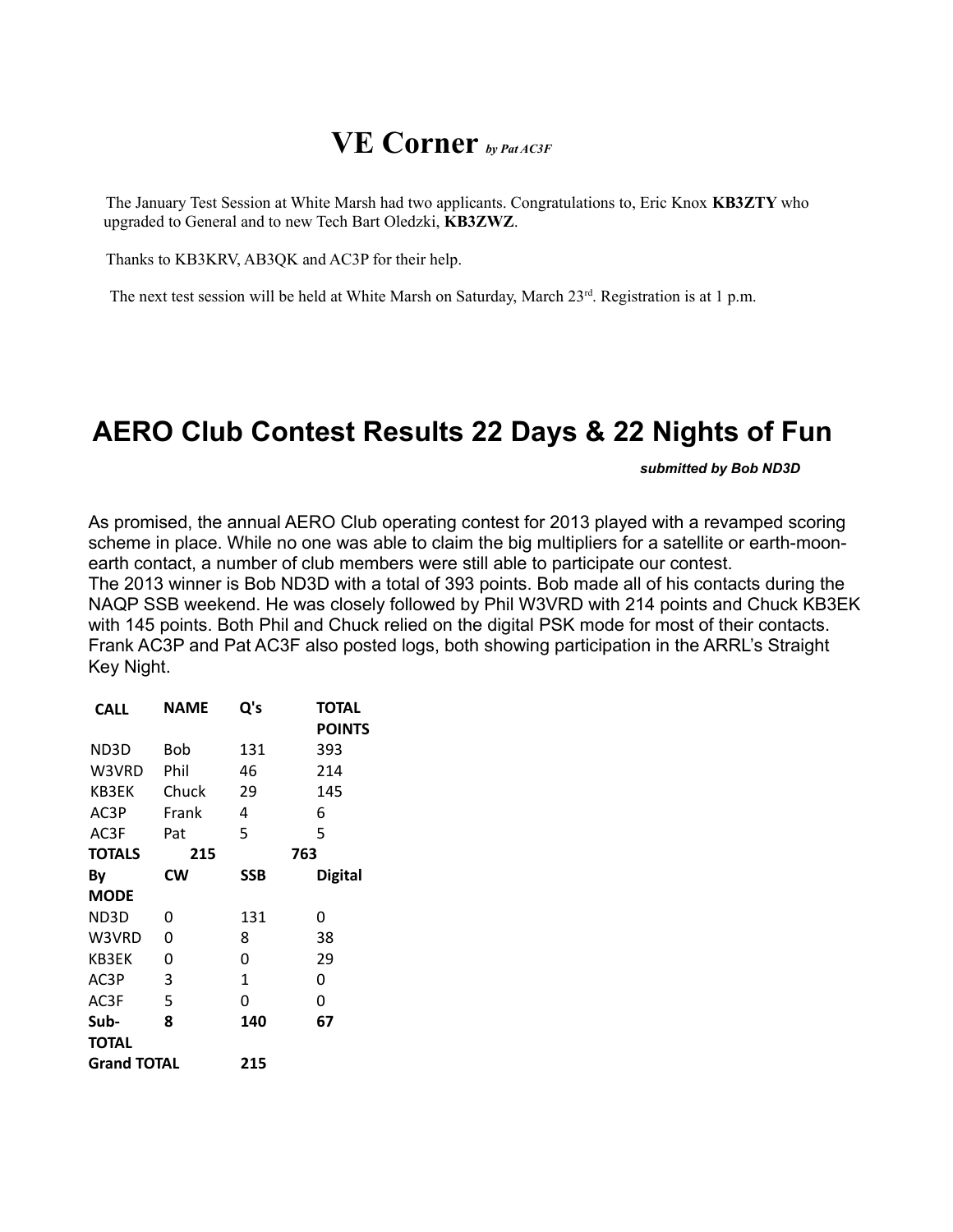## **Field Day 2013**

The Essex Skypark Association has granted the club permission to return to their location for Field Day again this year. Plans are to use the new building for the W3PGA setup and run feed-lines over to antennas which will be in the field. More details need to be worked out.

### **Essex Skypark Status**

A public notice appeared in *The Jeffersonian* announcing a pending lease for the Essex Skypark Association. The lease will allow the association to remain on the 60 acre property for 99 years for a rent of \$1 per year. There is a stipulation that a \$200,000 deposit fee is required.

### **EME Project Update**

The W3PGA to the Moon project continues to progress. Phil, W3VRD has 3 Yagis complete with a fourth to be finished when the weather improved. Warren. W3JDF has ordered parts for the phasing harness. Al, K3ROJ has offered an linear amp and rotator for the effort. Joe, WB3FMT is continuing to research the best dates for the attempt.

### **Mt. Essex News**

Frank AC3P reports that the maintenance 8 inch telescope is complete. Joe WB3FMT has a new interface to control the 11 inch telescope with a tablet. Joe is also listed as Staff Astronomer for Mt. Essex in the LINKEDIN website. He is not sure how that happened.

### **Comet for March**

Weather permitting, the Mt. Essex "staff" will be at Essex Skypark on Sunday, March 10<sup>th</sup> to observe Comet Pan-Starrs. Club members are invited to stop by and take a look. Viewing should begin after 7 p.m. Listen on the 147.24 Mhz repeater for any change in plans.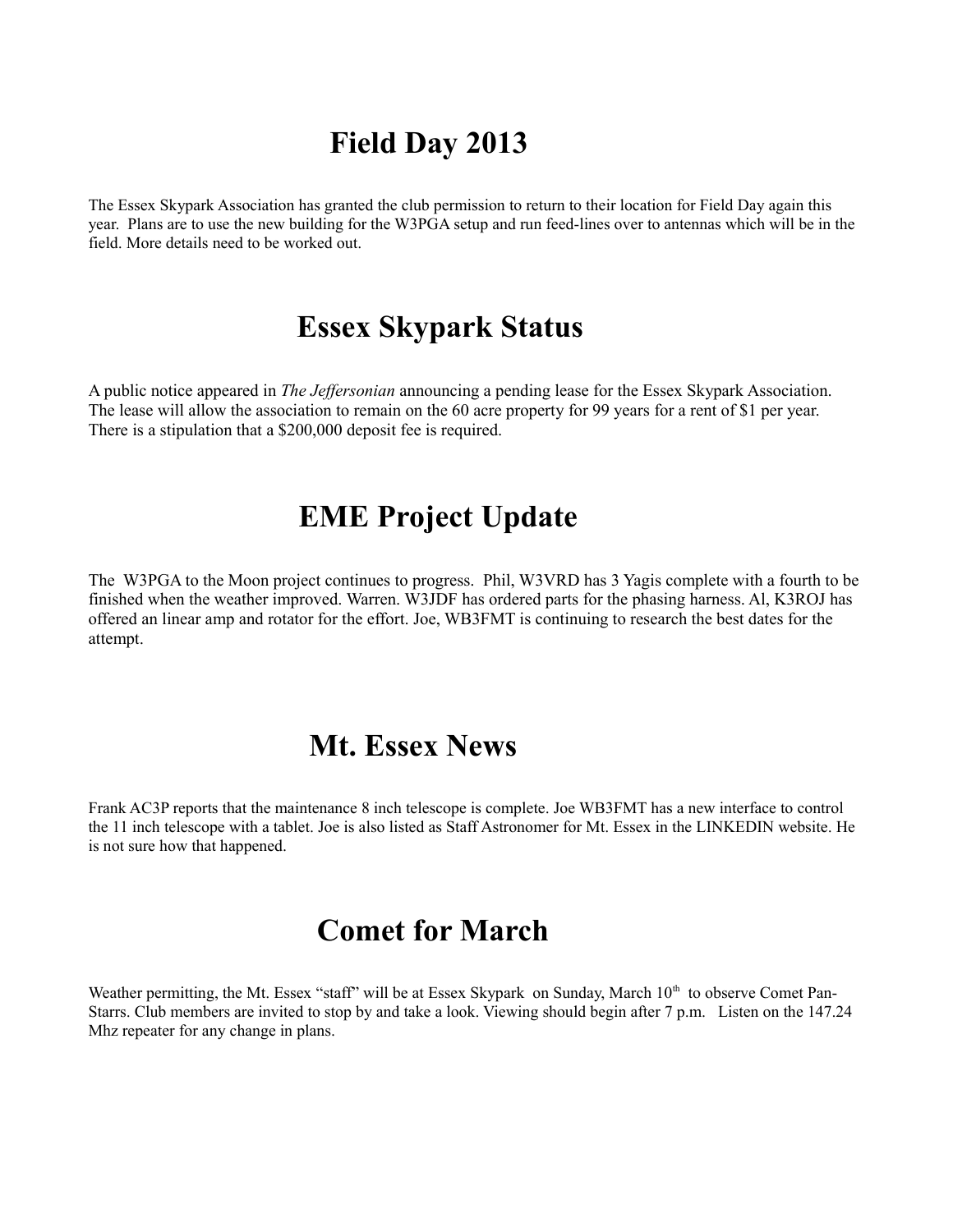## **Public Service Opportunities**

The Baltimore Radio Amatuer Television Society is looking for volunteer operators for two upcoming Multiple Sclerosis Events.The first event is a Walkathon at Towson University on April 14, 2013. The second is a Bike Tour at the Talbot County Community Center on the weekend of June 2 and 3, 2013.

For additional information, contact Bob, WA3SWA, or Ed, N3GXH.

## **Greater Baltimore Hamboree**

The Greater Baltimore Hamboree and Computerfest will be held at the Timonium Fairgrounds on Saturday April 6, from 9 a.m. To 4 p.m.

For more information see their website at [http://www.gbhc.org.](http://www.gbhc.org/)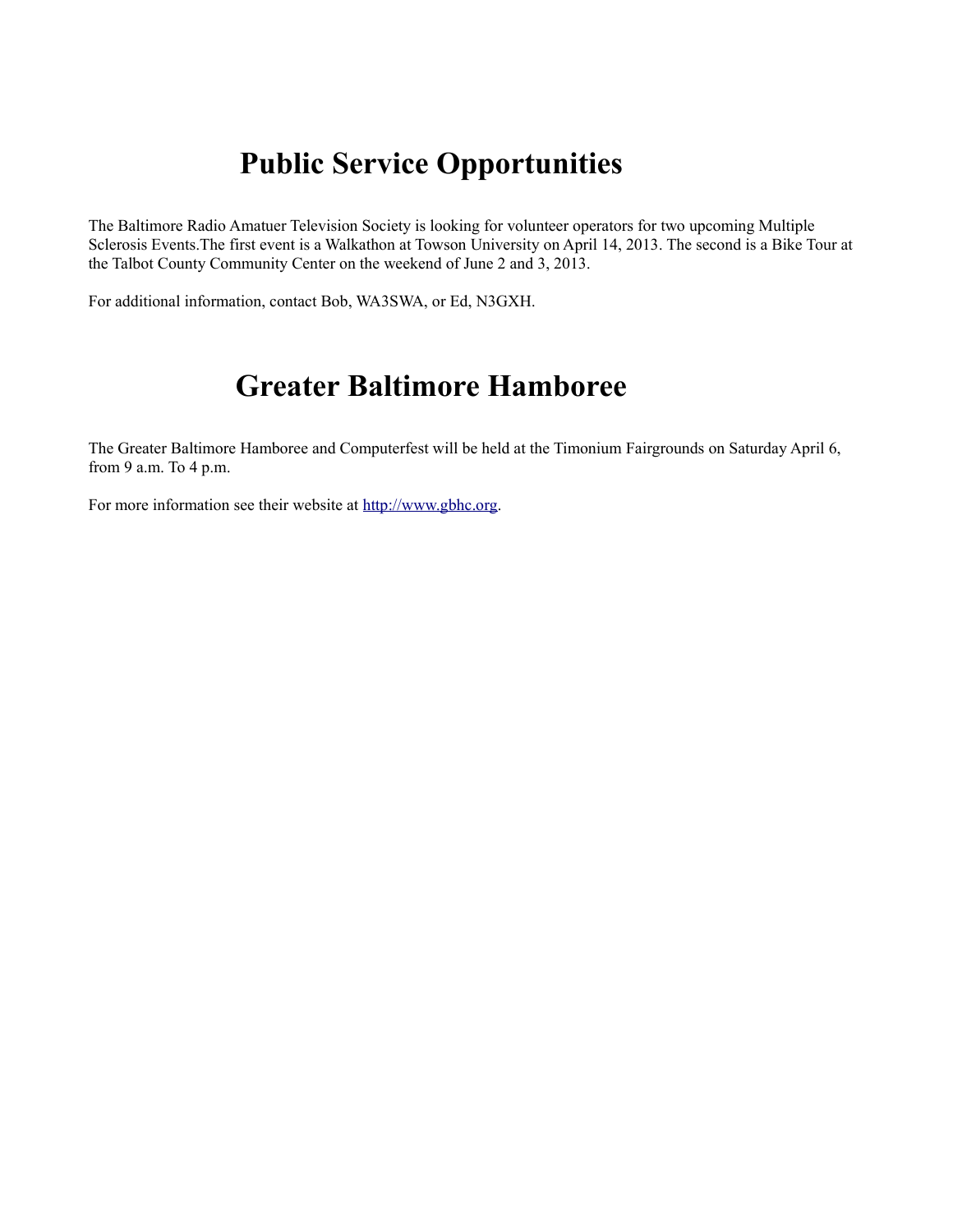

#### SKY Events for March 2013

Mar.  $1<sup>st</sup>$  – Moon passes 0.1° S of Spica 02:00 EST

Mar.2<sup>nd</sup> – Saaturn is  $3.3^\circ$  N. of the Moon 10:00 EST

*Mar. 4th -* Last Quarter Moon

*Mar.*  $10^{th}$  – DST begins 02:00 EST (Clocks ahead 1 hr) DST ends on 11/3/13.

*Mar. 11th - New Moon*

Mar. 12<sup>th</sup>- Comet C/2011 L4 Pan-STARRS visible 12<sup>th</sup> thru 4/5/13 in the Western Sky.

*Mar. 17th - Moon passes 1.5° S of Jupiter 21:00 EDT.*

*Mar. 19th -* First Quarter Moon

Mar.  $20^{th}$  – Spring Equinox 07:02 EDT (11:02 UT)

*Mar.*  $27<sup>th</sup>$  - Full Moon "Sap Moon" for the Shawnee American Indian tribe and the "Worm Moon " Traditional Full Moon Names.

*Mar. 29th- Moon passes 3° S of Saturn 16:00 EDT.*

*Mar.* 31th – Mercury at Greatest Elongation 28° W of the Sun.

#### **Planet Lookout at mid-Month**

#### **Sunrise 07:17 EDT and Sunset 19:13 EDT**

**Mercury , Venus and Mars** – out of sight this months in the glare of the Sun.

**Jupiter** In the South at sunset In Taurus near Aldebaran magnitude -2.2 size 37.4 arc seconds.

**Saturn** In Libra evening sky. Rises before 23:00 EDT. Magnitude +0.3 size 18.3 arc seconds.

**Uranus** In the **West** at sunset, sets by 20:11 EDT. Magnitude +5.9 size 3.3 arc seconds.

**Neptune** In the dawn sky rises at 06:29 EDT. Magnitude +8.0 size 2.4 arc seconds.

#### First of the Great Comets of 2013

There are two comets that are making there appearance in 2013. First in March and then in November, the March comet is C/2011 L4 Pan-STARRS the second in November is C/2012 S1 aka Comet ISON . Comet C/2011 L4 is expected to pass closest to the Sun on March 10, 2013. It will be visible in western sky about 45 minutes after sunset. Sunset on March 12 occurs at 19:10 EDT local. It should be visible from March 12 thru April 5 per Feb. Sky & Telescope. On the 12<sup>th</sup> it will be East of a crescent Moon.

What you need to see the Comet is low western horizon, the comet will be about 9° above the western horizon. Az 255.3° Alt 9.5°. The estimated magnitude is +0.6. A pair of binoculars or telescope using low power. Even bright comets are dim when compared to stars. The magnitude of a star is its point source of light a comet is like looking at a nebula, the brightness is the whole image not a point source. The comet will rise a little higher and mover towards the northwest each evening.

#### Comet location

| RA       | Dec                                    | m1     |
|----------|----------------------------------------|--------|
| 00:21:57 | $-05:31$                               | $+0.5$ |
| 00:33:08 | $+17:10$                               | $+1.1$ |
|          | $+17:50$                               | $+2.1$ |
|          | $+26:33$                               | $+3.2$ |
| 00:32:11 | $+33:54$                               | $+4.1$ |
| 00:29:27 | $+41:29$                               | $+5.0$ |
|          | 3/20 00:35:20<br>3/25 00:34:14<br>3/30 |        |

As comet hunter and astronomer David Levi states comets and cats have tails, and both do what they want to!